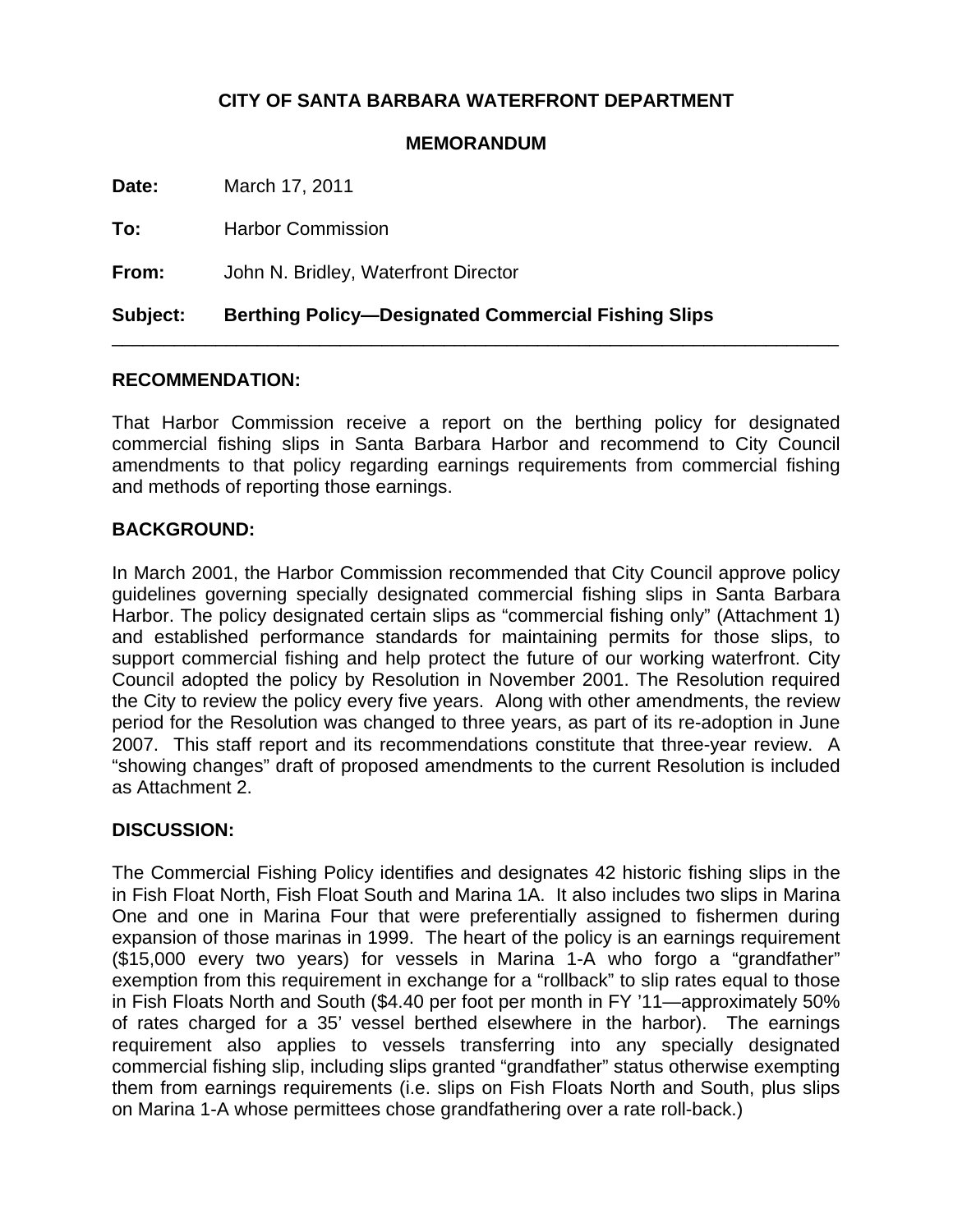Berthing Policy—Designated Commercial Fishing Slips March 17, 2011 Page 2

Currently, 31 of 45 vessels berthed in designated commercial fishing slips must demonstrate fisheries earnings (\$15,000 every two years), either because they transferred into a commercial fishing slip since adoption of the policy in 2001 or because, in the case of slip permittees in Marina 1-A, they chose the earnings requirements in exchange for a partial slip fee subsidy.

In preparation for the current three-year review of the Commercial Fishermen's Berthing Policy, staff reviewed the existing Resolution, drafting proposed changes it believes will help clarify the policy and facilitate accounting of required fisheries earnings. In addition, on February 1, 2011, staff met with eight fisheries representatives who have slip permits in designated commercial fishing slips to discuss proposed staff changes to the policy and hear changes proposed by the fishermen.

Reflecting a combination of recommendations from staff and affected fishermen, the draft, amended Resolution includes the following three (substantive) proposed changes:

- **Section 4, proof of earnings.** Section 4 describes how earnings from commercial fishing shall be demonstrated. In the past, the Department has only required presentation of California Department of Fish and Game Landing Receipts as proof of earnings from commercial fishing. Because these receipt books are readily available to fishermen holding certain types of state-issued licenses, they can be manipulated and, as such, are less than adequate proof of earnings. Staff recommends adding receipt records from Cal Fish and Game's Custodian of Records (see Information Request Form - Attachment 3), as confirmed proof that copies of the earning were forwarded to Sacramento.
- **Section 5, proof of earnings**. Section 5 describes how earnings from commercial fishing shall be demonstrated for fishermen who earn up to 50% of the \$15,000 required of them on vessels other than their own. Since they may not be the licensed permittee on such vessels (e.g. crew in lobster or sea urchin fisheries, where only the license holder may make landings and obtain fish landing receipts or receipt records from Cal Fish and Game's Custodian of Records), staff recommends that earnings requirements for this 50% would be demonstrated by a combination of cancelled payroll checks or their equivalent *plus* copies of Internal Revenue Service 1099 tax forms.
- **Section 13, proof of earnings**. Section 13 provides opportunity for a fisherman who successfully meets earnings requirements during at least three successive earnings periods to lease his boat to another party for the purpose of continuing to meet those requirements. Consistent with Section 5, Section 13 has been amended to require than at least 50% (not 100%) of earnings intended to meet the requirement must be made by the lessee aboard the permitted vessel assigned to a slip in Santa Barbara Harbor. Staff recommends that up to 50% of the income requirement may derive from the lessee's employment aboard a commercial fishing vessel or vessels other than the designated vessel, demonstrated by a combination of cancelled payroll checks or their equivalent, plus copies of Internal Revenue Service 1099 tax forms.